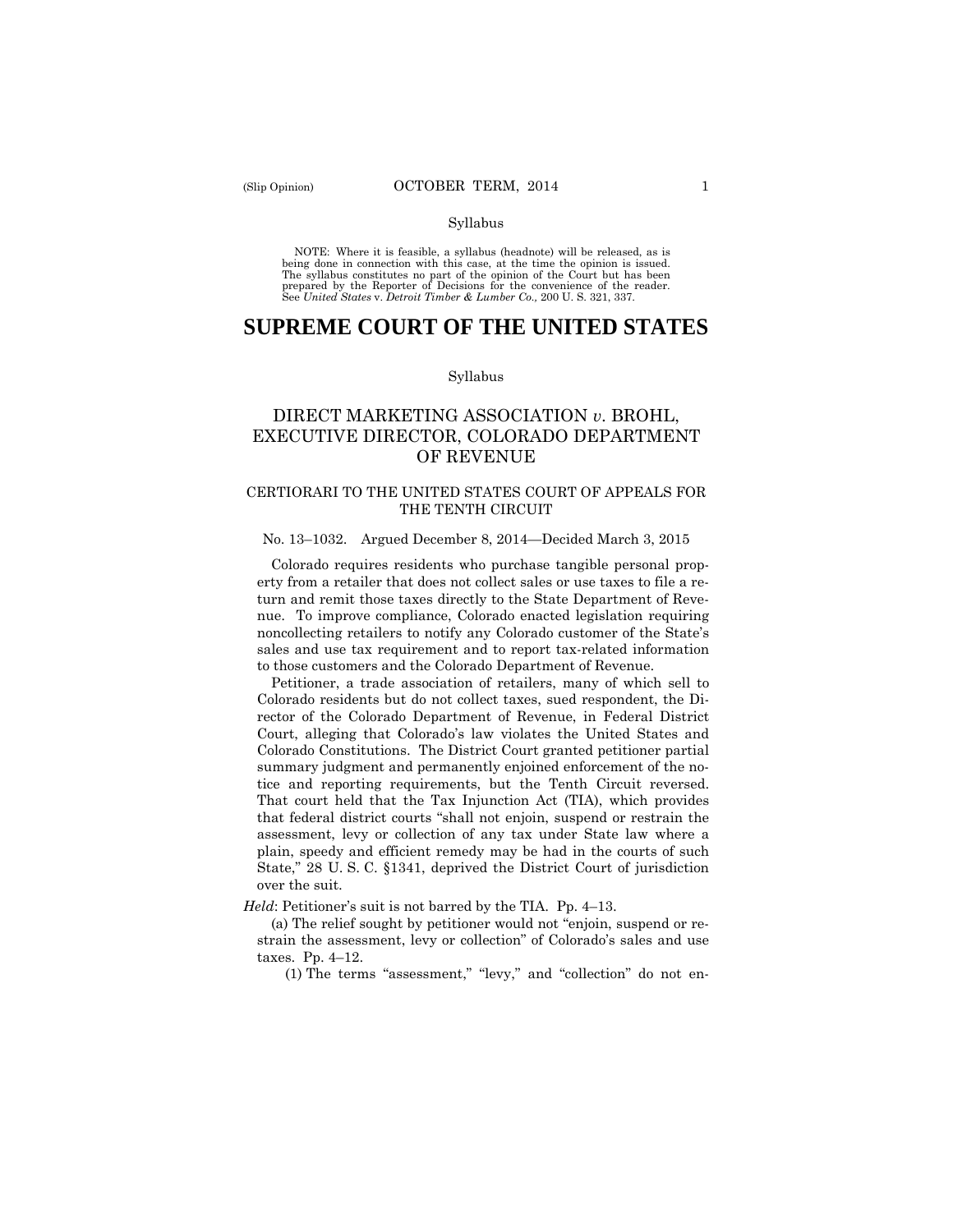#### Syllabus

administration that occurs before assessment, levy, or collection. compass Colorado's enforcement of its notice and reporting requirements. These terms, read in light of the Federal Tax Code, refer to discrete phases of the taxation process that do not include informational notices or private reports of information relevant to tax liability. Information gathering has long been treated as a phase of tax See, *e.g.*, 26 U. S. C. §6041 *et seq.* Respondent portrays the notice and reporting requirements as part of the State's assessment and collection process, but the State's assessment and collection procedures are triggered after the State has received the returns and made the deficiency determinations that the notice and reporting requirements are meant to facilitate. Enforcement of the requirements may improve the State's ability to assess and ultimately collect its sales and use taxes, but the TIA is not keyed to all such activities. Such a rule would be inconsistent with the statute's text and this Court's rule favoring clear boundaries in the interpretation of jurisdictional statutes. See *Hertz Corp.* v. *Friend*, 559 U. S. 77, 94. Pp. 5–9.

(2) Petitioner's suit cannot be understood to "restrain" the "assessment, levy or collection" of Colorado's sales and use taxes merely because it may inhibit those activities. While the word "restrain" can be defined as broadly as the Tenth Circuit defined it, it also has a narrower meaning used in equity, which captures only those orders that stop acts of assessment, levy, or collection. The context in which the TIA uses the word "restrain" resolves this ambiguity in favor of this narrower meaning. First, the verbs accompanying "restrain"— "enjoin" and "suspend"—are terms of art in equity and refer to different equitable remedies that restrict or stop official action, strongly suggesting that "restrain" does the same. Additionally, "restrain" acts on "assessment," "levy," and "collection," a carefully selected list of technical terms. The Tenth Circuit's broad meaning would defeat the precision of that list and render many of those terms surplusage. Assigning "restrain" its meaning in equity is also consistent with this Court's recognition that the TIA "has its roots in equity practice," *Tully* v. *Griffin, Inc.*, 429 U. S. 68, 73, and with the principle that "[j]urisdictional rules should be clear," *Grable & Sons Metal Products, Inc.* v. *Darue Engineering & Mfg.*, 545 U. S. 308, 321 (THOMAS, J., concurring). Pp. 10–12.

 421. The Court leaves it to the Tenth Circuit to decide on remand (b) The Court takes no position on whether a suit such as this might be barred under the "comity doctrine," which "counsels lower federal courts to resist engagement in certain cases falling within their jurisdiction," *Levin* v. *Commerce Energy, Inc.*, 560 U. S. 413, whether the comity argument remains available to Colorado. P. 13.

735 F. 3d 904, reversed and remanded.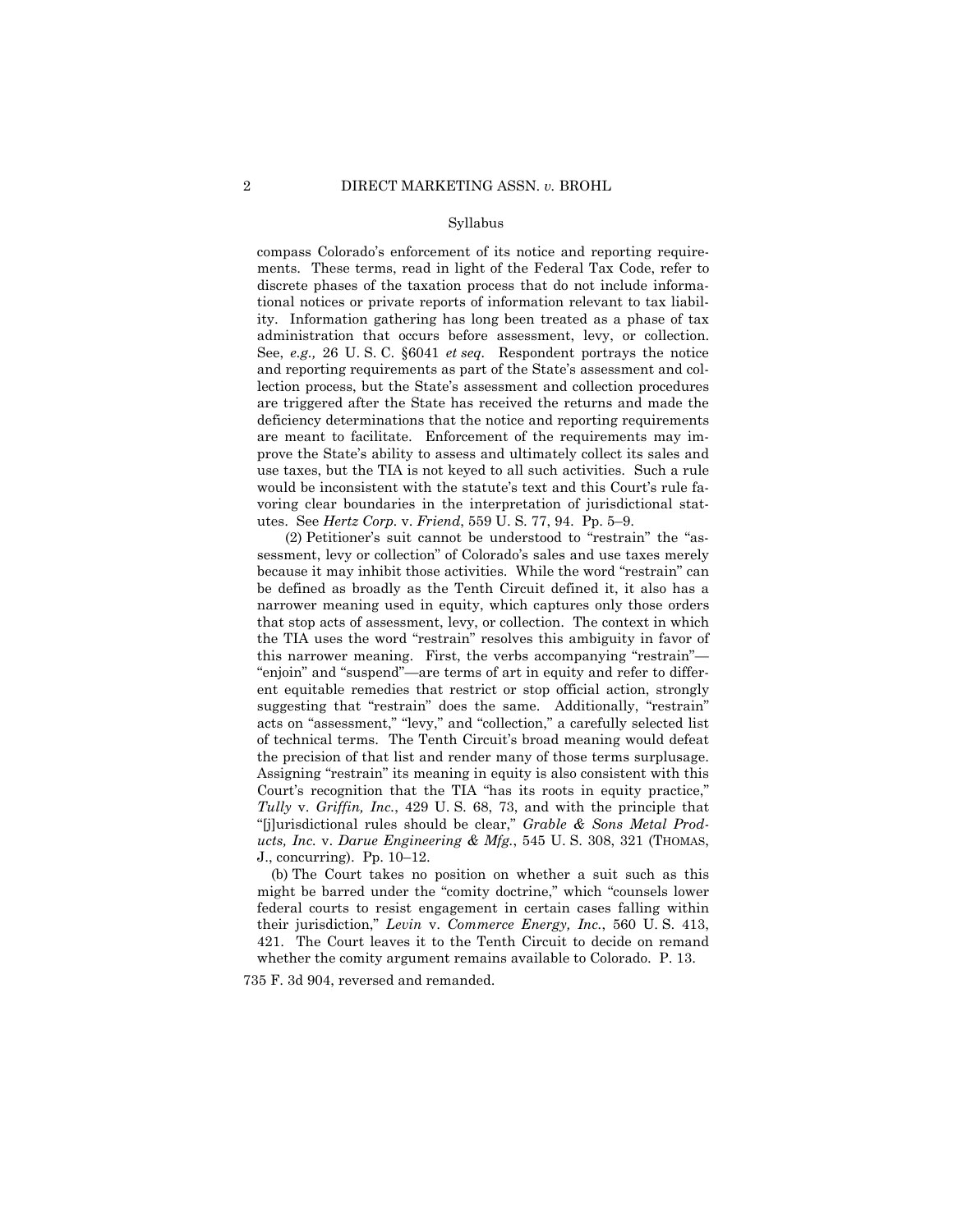## Syllabus

 THOMAS, J., delivered the opinion for a unanimous Court. KENNEDY, J., filed a concurring opinion. GINSBURG, J., filed a concurring opinion, in which BREYER, J., joined, and in which SOTOMAYOR, J., joined in part.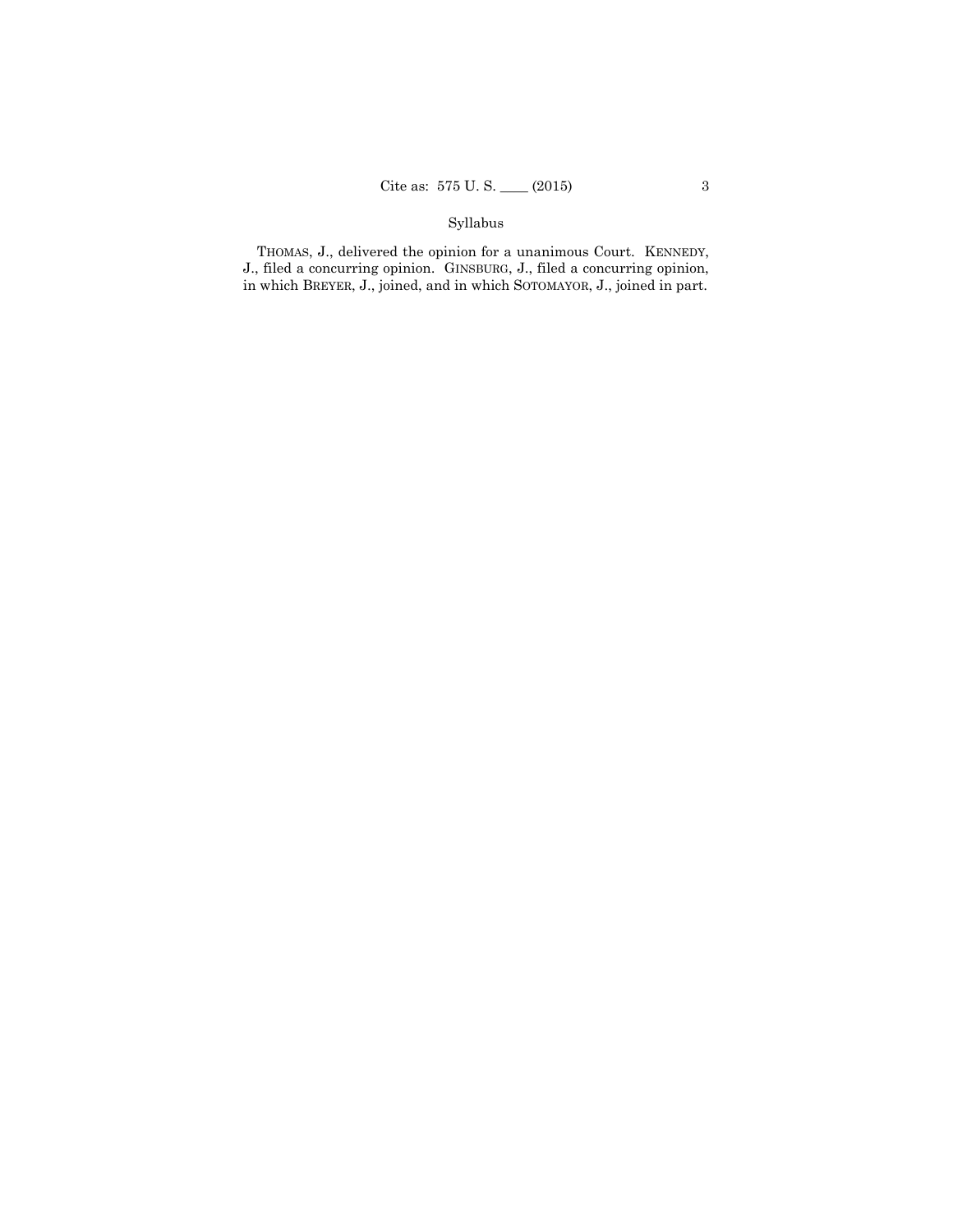preliminary print of the United States Reports. Readers are requested to notify the Reporter of Decisions, Supreme Court of the United States, Wash- ington, D. C. 20543, of any typographical or other formal errors, in order that corrections may be made before the preliminary print goes to press. NOTICE: This opinion is subject to formal revision before publication in the

## $\frac{1}{2}$  , where  $\frac{1}{2}$ **SUPREME COURT OF THE UNITED STATES**

#### $\frac{1}{2}$  ,  $\frac{1}{2}$  ,  $\frac{1}{2}$  ,  $\frac{1}{2}$  ,  $\frac{1}{2}$  ,  $\frac{1}{2}$ No. 13–1032

## DIRECT MARKETING ASSOCIATION, PETITIONER *v.*  BARBARA BROHL, EXECUTIVE DIRECTOR, COLORADO DEPARTMENT OF REVENUE

## ON WRIT OF CERTIORARI TO THE UNITED STATES COURT OF APPEALS FOR THE TENTH CIRCUIT

### [March 3, 2015]

JUSTICE THOMAS delivered the opinion of the Court.

In an effort to improve the collection of sales and use taxes for items purchased online, the State of Colorado passed a law requiring retailers that do not collect Colorado sales or use tax to notify Colorado customers of their use-tax liability and to report tax-related information to customers and the Colorado Department of Revenue. We must decide whether the Tax Injunction Act, which provides that federal district courts "shall not enjoin, suspend or restrain the assessment, levy or collection of any tax under State law," 28 U. S. C. §1341, bars a suit to enjoin the enforcement of this law. We hold that it does not.

> I A

 State, Colo. Rev. Stat. §§39–26–104(1)(a), 39–26–106(1) Like many States, Colorado has a complementary salesand-use tax regime. Colorado imposes both a 2.9 percent tax on the sale of tangible personal property within the (a)(II)  $(2014)$ , and an equivalent use tax for any property stored, used, or consumed in Colorado on which a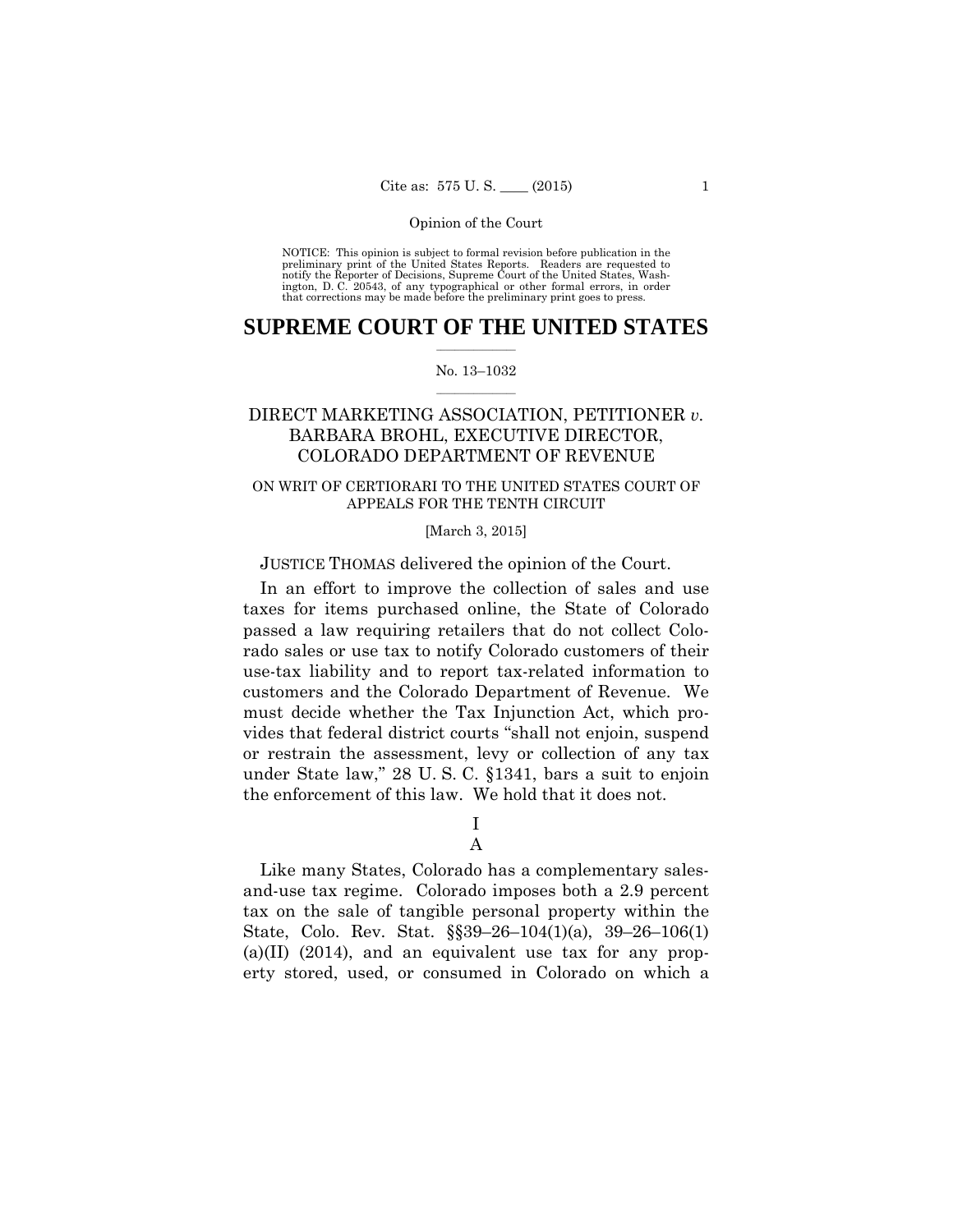sales tax was not paid to a retailer, §§39–26–202(1)(b), 39– 26–204(1). Retailers with a physical presence in Colorado must collect the sales or use tax from consumers at the point of sale and remit the proceeds to the Colorado Department of Revenue (Department). §§39–26–105(1), 39– 26–106(2)(a). But under our negative Commerce Clause precedents, Colorado may not require retailers who lack a physical presence in the State to collect these taxes on behalf of the Department. See *Quill Corp.* v. *North Dakota*, 504 U. S. 298, 315–318 (1992). Thus, Colorado requires its consumers who purchase tangible personal property from a retailer that does not collect these taxes (a "noncollecting retailer") to fill out a return and remit the taxes to the Department directly. §39–26–204(1).

Voluntary compliance with the latter requirement is relatively low, leading to a significant loss of tax revenue, especially as Internet retailers have increasingly displaced their brick-and-mortar kin. In the decade before this suit was filed in 2010, e-commerce more than tripled. App. 28. With approximately 25 percent of taxes unpaid on Internet sales, Colorado estimated in 2010 that its revenue loss attributable to noncompliance would grow by more than \$20 million each year. App. 30–31.

In hopes of stopping this trend, Colorado enacted legislation in 2010 imposing notice and reporting obligations on noncollecting retailers whose gross sales in Colorado exceed \$100,000. Three provisions of that Act, along with their implementing regulations, are at issue here.

First, noncollecting retailers must "notify Colorado purchasers that sales or use tax is due on certain purchases . . . and that the state of Colorado requires the purchaser to file a sales or use tax return."  $\S 39-21-112(3.5)(c)(I);$ see also 1 Colo. Code Regs. §201–1:39–21–112.3.5(2) (2014), online at http://www.sos.co.us/CRR (as visited Feb. 27, 2015, and available in the Clerk of Court's case file). The retailer must provide this notice during each transac-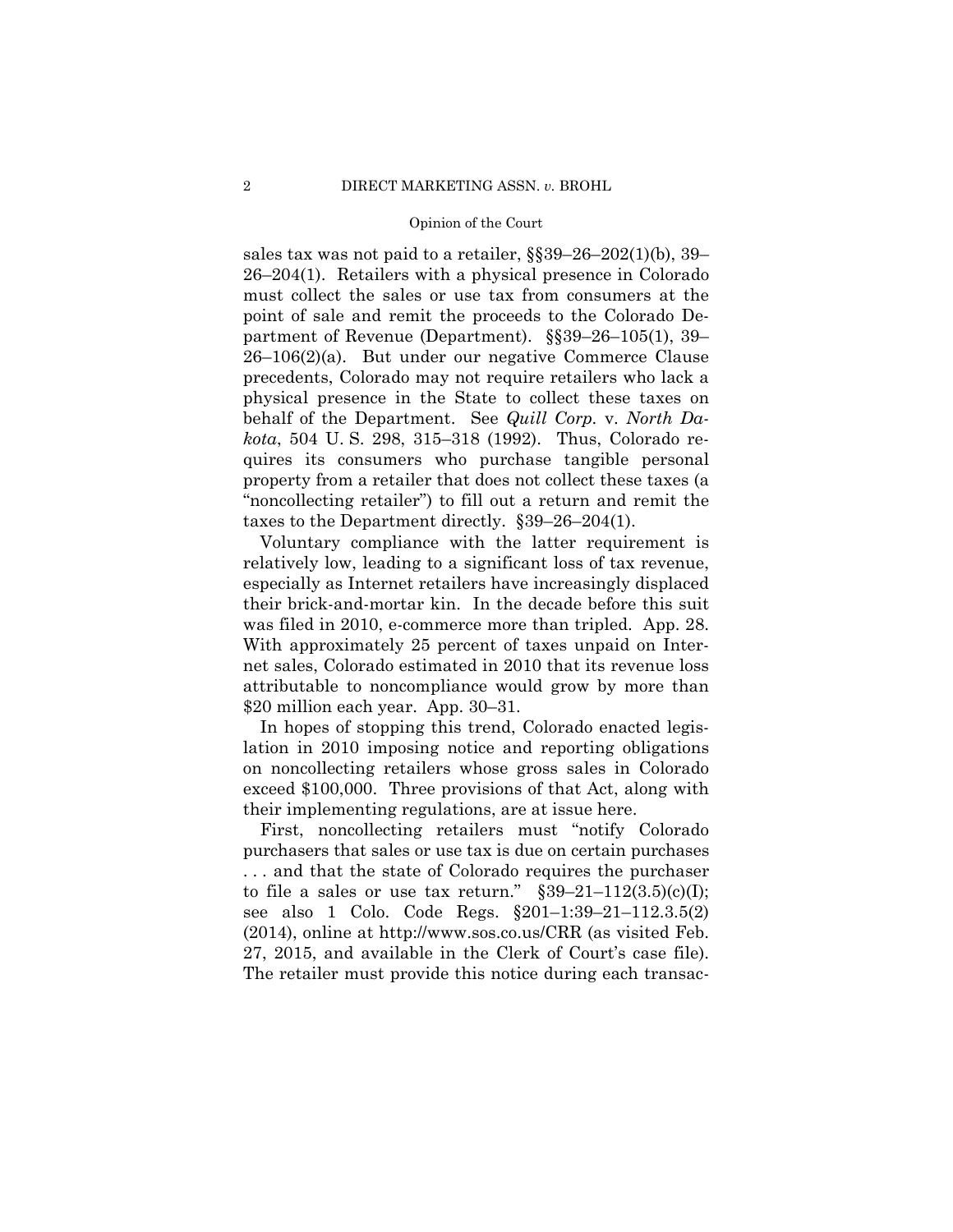tion with a Colorado purchaser, *ibid.,* and is subject to a penalty of \$5 for each transaction in which it fails to do so, Colo. Rev. Stat.  $$39-21-112(3.5)(c)(II)$ .

Second, by January 31 of each year, each noncollecting retailer must send a report to all Colorado purchasers who bought more than \$500 worth of goods from the retailer in the previous year.  $$39-21-112(3.5)(d)(I); 1 Colo. Code$ Regs. §§201–1:39–21–112.3.5(3)(a), (c). That report must list the dates, categories, and amounts of those purchases. Colo. Rev. Stat.  $$39-21-112(3.5)(d)(I);$  see also 1 Colo. Code Regs. §§201–1:39–21–112.3.5(3)(a), (c). It must also contain a notice stating that Colorado "requires a sales or use tax return to be filed and sales or use tax paid on certain Colorado purchases made by the purchaser from the retailer." Colo. Rev. Stat.  $§39-21-112(3.5)(d)(I)(A)$ . The retailer is subject to a penalty of \$10 for each report it fails to send.  $$39-21-112(3.5)(d)(III)(A);$  see also 1 Colo. Code Regs. §201–1:39–21–112.3.5(3)(d).

Finally, by March 1 of each year, noncollecting retailers must send a statement to the Department listing the names of their Colorado customers, their known addresses, and the total amount each Colorado customer paid for Colorado purchases in the prior calendar year. Colo. Rev. Stat. §39–21–112(3.5)(d)(II)(A); 1 Colo. Code Regs. §201– 1:39–21–112.3.5(4). A noncollecting retailer that fails to make this report is subject to a penalty of \$10 for each customer that it should have listed in the report. Colo. Rev. Stat. §39–21–112(3.5)(d)(III)(B); see also 1 Colo. Code Regs. §201–1:39–21–112.3.5(4)(f).

Petitioner Direct Marketing Association is a trade association of businesses and organizations that market products directly to consumers, including those in Colorado, via catalogs, print advertisements, broadcast media, and the Internet. Many of its members have no physical

B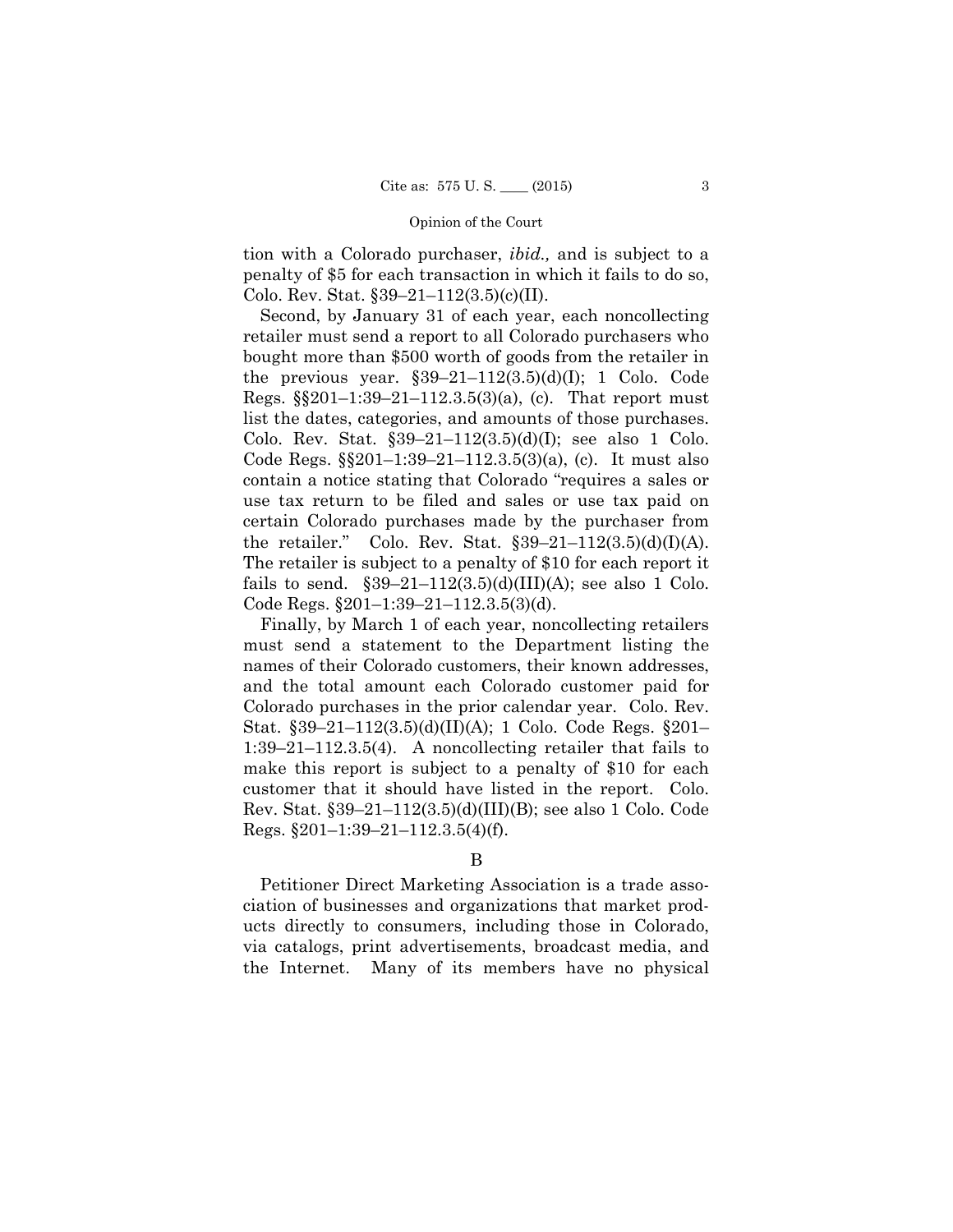they are subject to Colorado's notice and reporting presence in Colorado and choose not to collect Colorado sales and use taxes on Colorado purchases. As a result, requirements.

In 2010, Direct Marketing Association brought suit in the United States District Court for the District of Colorado against the Executive Director of the Department, alleging that the notice and reporting requirements violate provisions of the United States and Colorado Constitutions. As relevant here, Direct Marketing Association alleged that the provisions (1) discriminate against interstate commerce and (2) impose undue burdens on interstate commerce, all in violation of this Court's negative Commerce Clause precedents. At the request of both parties, the District Court stayed all challenges except these two, in order to facilitate expedited consideration. It then granted partial summary judgment to Direct Marketing Association and permanently enjoined enforcement of the notice and reporting requirements. App. to Pet. for Cert.  $B-1$  to  $B-25$ .

Exercising appellate jurisdiction under 28 U. S. C. §1292(a)(1), the United States Court of Appeals for the Tenth Circuit reversed. Without reaching the merits, the Court of Appeals held that the District Court lacked jurisdiction over the suit because of the Tax Injunction Act (TIA), 28 U. S. C. §1341. Acknowledging that the suit "differs from the prototypical TIA case," the Court of Appeals nevertheless found it barred by the TIA because, if successful, it "would limit, restrict, or hold back the state's chosen method of enforcing its tax laws and generating revenue." 735 F. 3d 904, 913 (2013).

We granted certiorari, 573 U.S.  $\qquad$  (2014), and now reverse.

Enacted in 1937, the TIA provides that federal district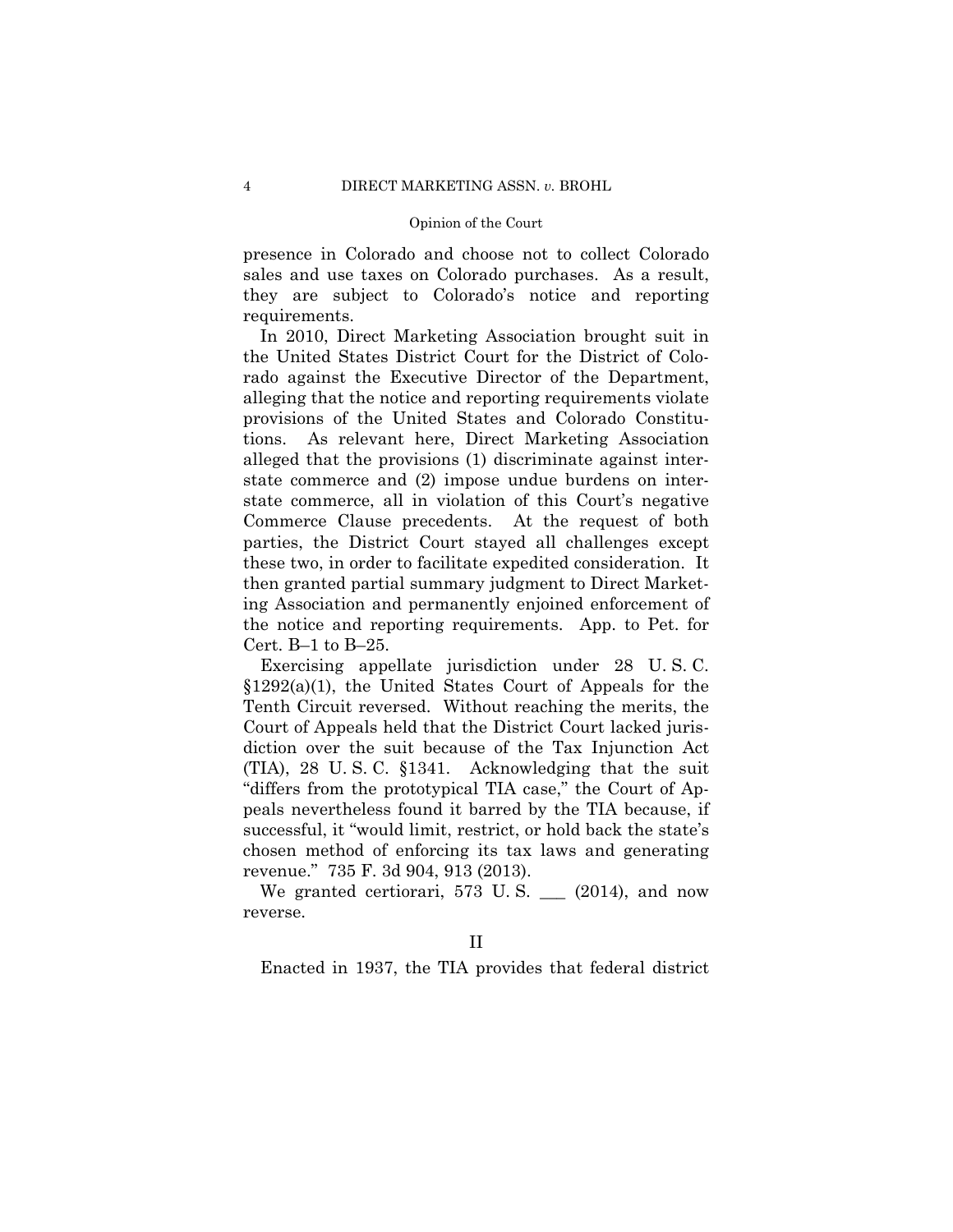courts "shall not enjoin, suspend or restrain the assessment, levy or collection of any tax under State law where a plain, speedy and efficient remedy may be had in the courts of such State." §1341. The question before us is whether the relief sought here would "enjoin, suspend or restrain the assessment, levy or collection of any tax under State law." Because we conclude that it would not, we need not consider whether "a plain, speedy and efficient remedy may be had in the courts of "Colorado.

The District Court enjoined state officials from enforcing the notice and reporting requirements. Because an injunction is clearly a form of equitable relief barred by the TIA, the question becomes whether the enforcement of the notice and reporting requirements is an act of "assessment, levy or collection." We need not comprehensively define these terms to conclude that they do not encompass enforcement of the notice and reporting requirements at issue.

 the AIA by reference to the broader Tax Code. *Hibbs*, In defining the terms of the TIA, we have looked to federal tax law as a guide. See, *e.g., Hibbs* v. *Winn*, 542 U. S. 88, 100 (2004). Although the TIA does not concern federal taxes, it was modeled on the Anti-Injunction Act (AIA), which does. See *Jefferson County* v. *Acker*, 527 U. S. 423, 434–435 (1999). The AIA provides in relevant part that "no suit for the purpose of restraining the assessment or collection of any tax shall be maintained in any court by any person." 26 U. S. C. §7421(a). We assume that words used in both Acts are generally used in the same way, and we discern the meaning of the terms in *supra,* at 102–105; *id.,* at 115 (KENNEDY, J., dissenting). Read in light of the Federal Tax Code at the time the TIA was enacted (as well as today), these three terms refer to discrete phases of the taxation process that do not include

A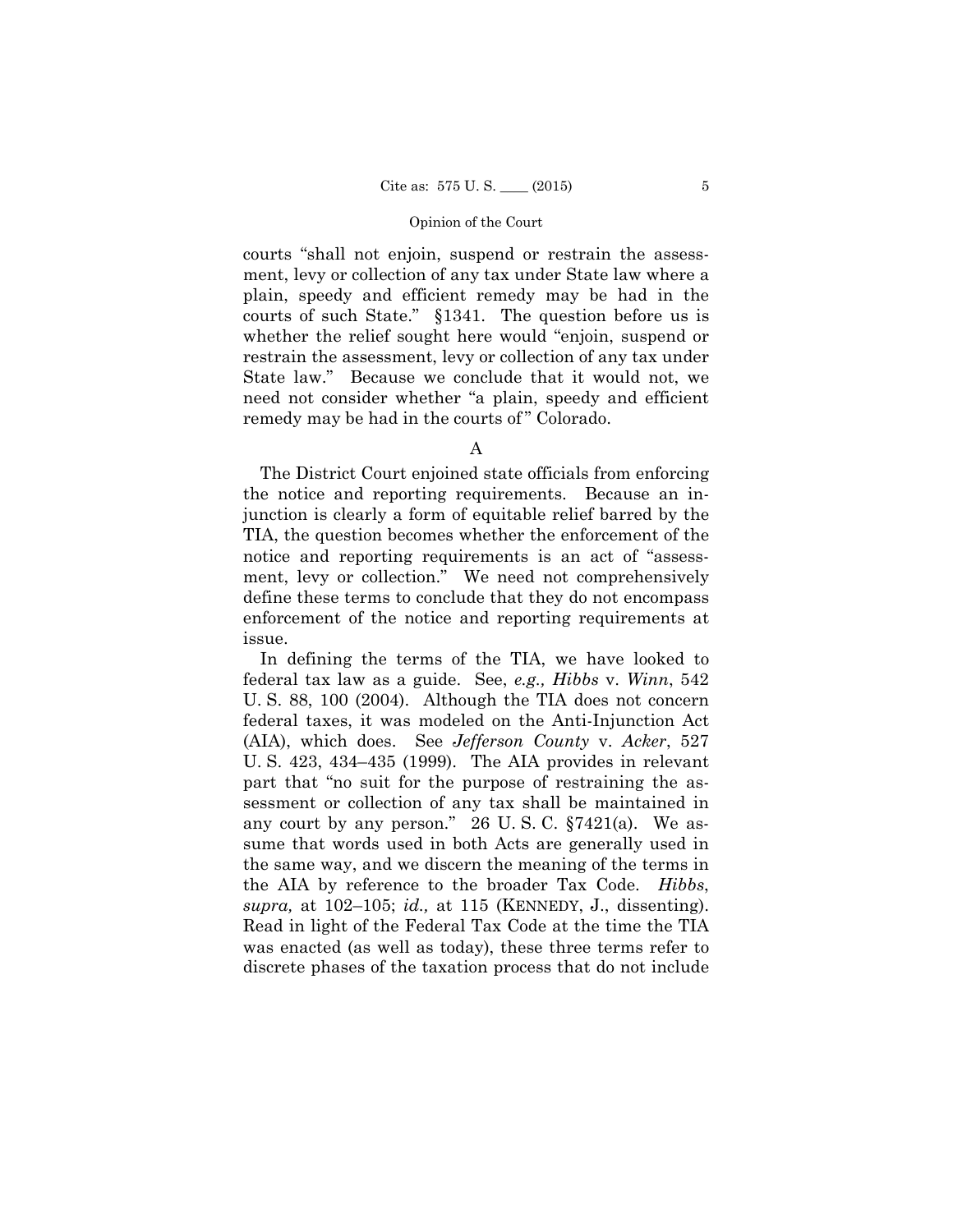informational notices or private reports of information relevant to tax liability.

To begin, the Federal Tax Code has long treated information gathering as a phase of tax administration procedure that occurs before assessment, levy, or collection. See §§6001–6117; §§1500–1524 (1934 ed.); see also §1533 ("All provisions of law for the ascertainment of liability to any tax, or the assessment or collection thereof, shall be held to apply . . . "). This step includes private reporting of information used to determine tax liability, see, *e.g.,* §1511(a), including reports by third parties who do not owe the tax, see, *e.g.,* §6041 *et seq.* (2012 ed.); see also §§1512(a)–(b) (1934 ed.) (authorizing a collector or the Commissioner of Internal Revenue, when a taxpayer fails to file a return, to make a return "from his own knowledge and from such information as he can obtain through testimony or otherwise").

"Assessment" is the next step in the process, and it refers to the official recording of a taxpayer's liability, which occurs after information relevant to the calculation of that liability is reported to the taxing authority. See §1530. In *Hibbs*, the Court noted that "assessment," as used in the Internal Revenue Code, "involves a 'recording' of the amount the taxpayer owes the Government." 542 U. S.*,* at 100 (quoting §6203 (2000 ed.)). It might also be understood more broadly to encompass the process by which that amount is calculated. See *United States* v. *Galletti*, 541 U. S. 114, 122 (2004); see also *Hibbs*, *supra,*  at 100, n. 3. But even understood more broadly, "assessment" has long been treated in the Tax Code as an official action taken based on information already reported to the taxing authority. For example, not many years before it passed the TIA, Congress passed a law providing that the filing of a return would start the running of the clock for a timely assessment. See, *e.g.,* Revenue Act of 1924, Pub. L. 68–176, §277(a), 43 Stat. 299. Thus, assessment was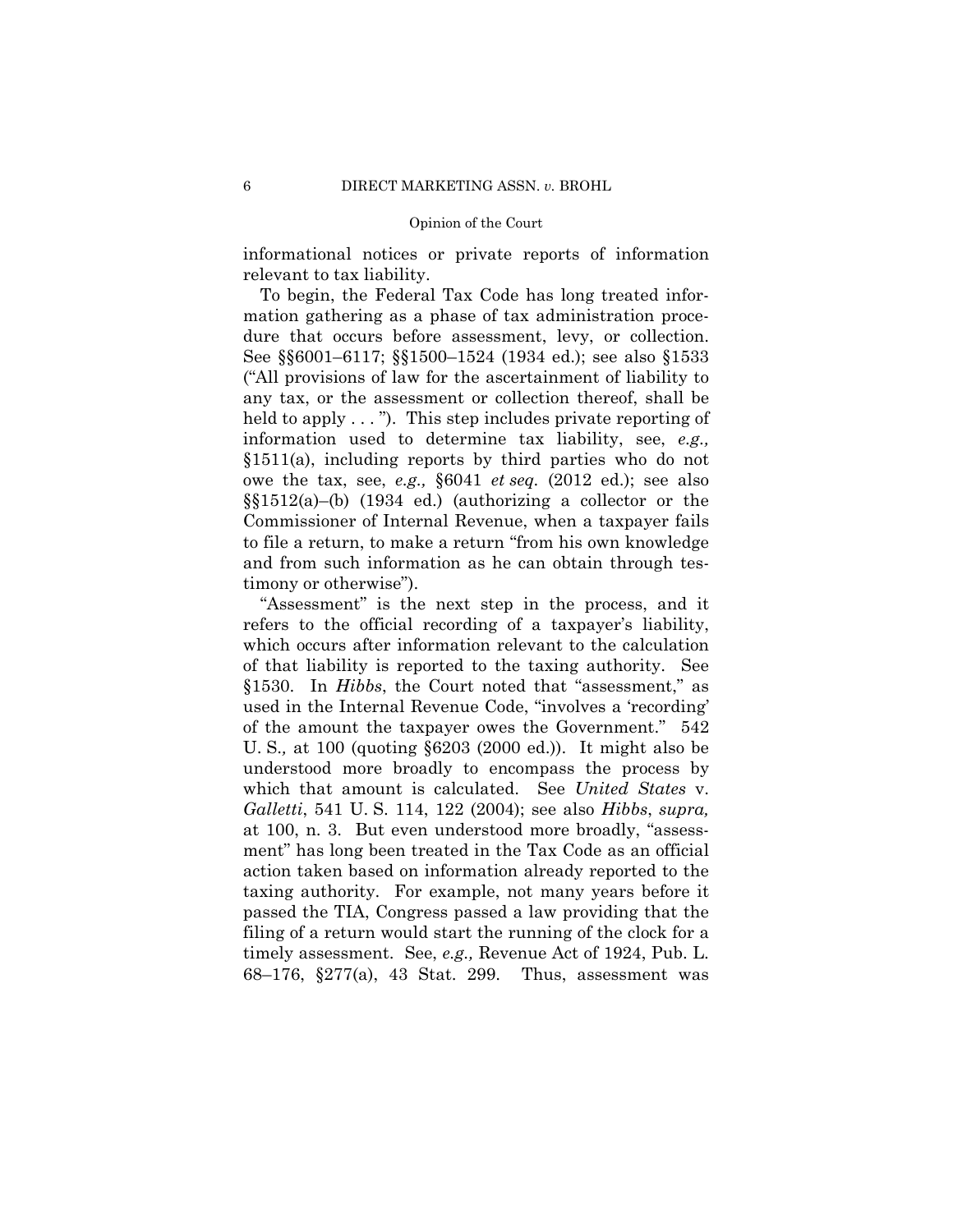understood as a step in the taxation process that occurred after, and was distinct from, the step of reporting information pertaining to tax liability.

"Levy," at least as it is defined in the Federal Tax Code, refers to a specific mode of collection under which the Secretary of the Treasury distrains and seizes a recalcitrant taxpayer's property. See 26 U. S. C. §6331 (2012 ed.); §1582 (1934 ed.). Because the word "levy" does not appear in the AIA, however, one could argue that its meaning in the TIA is not tied to the meaning of the term as used in federal tax law. If that were the case, one might look to contemporaneous dictionaries, which defined "levy" as the legislative function of laying or imposing a tax and the executive functions of assessing, recording, and collecting the amount a taxpayer owes. See Black's Law Dictionary 1093 (3d ed. 1933) (Black's); see also Webster's New International Dictionary 1423 (2d ed. 1939) ("To raise or collect, as by assessment, execution, or other legal process, etc.; to exact or impose by authority  $\ldots$ ");  $\S$  $1540$ ,  $1544$  (using "levying" and "levied" in the more general sense of an executive imposition of a tax liability). But under any of these definitions, "levy" would be limited to an official governmental action imposing, determining the amount of, or securing payment on a tax.

Finally, "collection" is the act of obtaining payment of taxes due. See Black's 349 (defining "collect" as "to obtain payment or liquidation" of a debt or claim). It might be understood narrowly as a step in the taxation process that occurs after a formal assessment. Consistent with this understanding, we have previously described it as part of the "enforcement process . . . that 'assessment' sets in motion." *Hibbs*, *supra,* at 102, n. 4. The Federal Tax Code at the time the TIA was enacted provided for the Commissioner of Internal Revenue to certify a list of assessments "to the proper collectors . . . who [would] proceed to collect and account for the taxes and penalties so certified."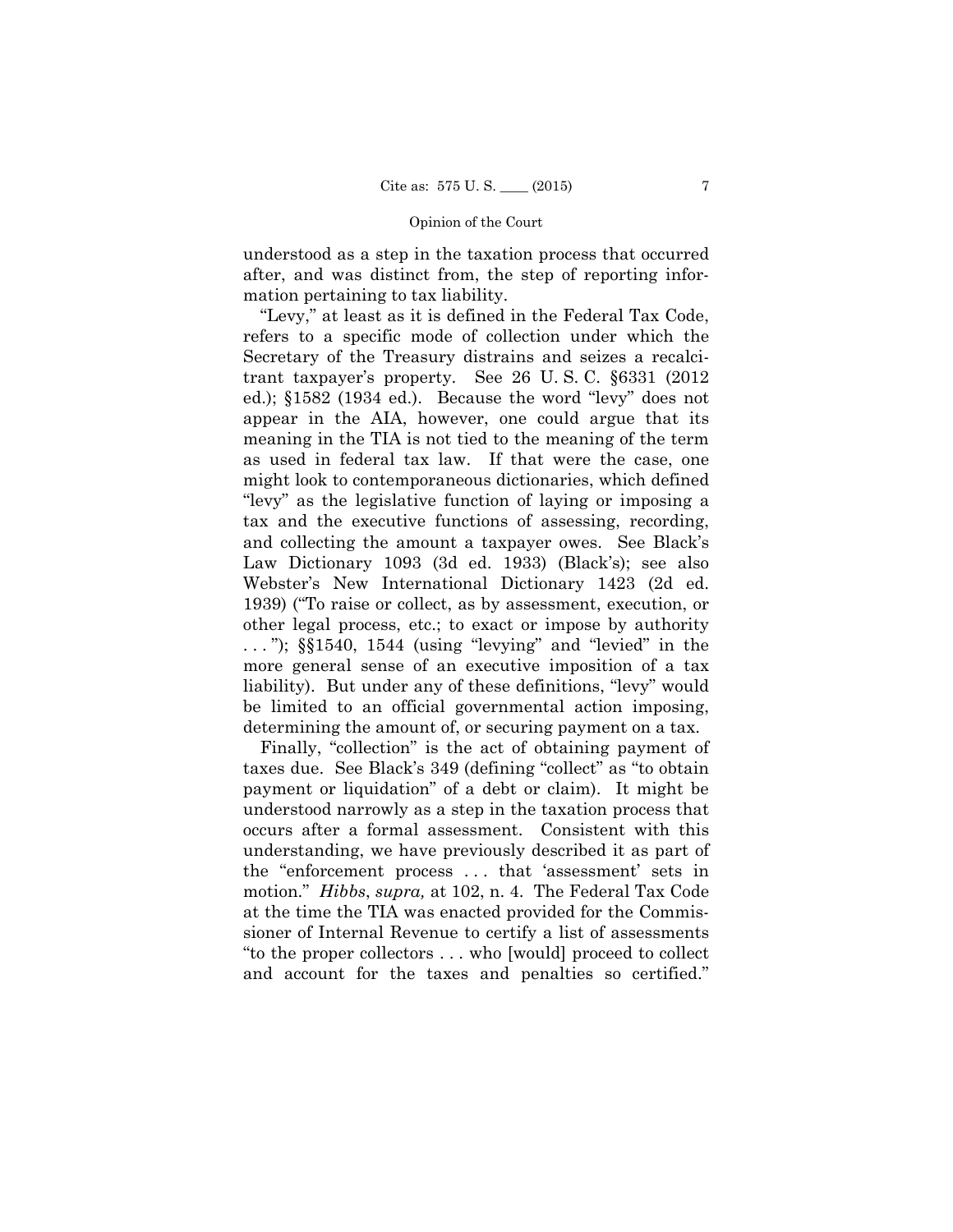§1580, forfeiture, and other legal proceedings, §1640. §1531. That collection process began with the collector "giv[ing] notice to each person liable to pay any taxes stated [in the list] ... stating the amount of such taxes and demanding payment thereof." §1545(a). When a person failed to pay, the Government had various means to collect the amount due, including liens, §1560, distraint, Today's Tax Code continues to authorize collection of taxes by these methods. §6302 (2012 ed.). "Collection" might also be understood more broadly to encompass the receipt of a tax payment before a formal assessment occurs. For example, at the time the TIA was enacted, the Tax Code provided for the assessment of money already received by a person "required to *collect* or withhold any internalrevenue tax from any other person," suggesting that at least some act of collection might occur before a formal assessment. §1551 (1934 ed.) (emphasis added). Either way, "collection" is a separate step in the taxation process from assessment and the reporting on which assessment is based.

So defined, these terms do not encompass Colorado's enforcement of its notice and reporting requirements. The Executive Director does not seriously contend that the provisions at issue here involve a "levy"; instead she portrays them as part of the process of assessment and collection. But the notice and reporting requirements precede the steps of "assessment" and "collection." The notice given to Colorado consumers, for example, informs them of their use-tax liability and prompts them to keep a record of taxable purchases that they will report to the State at some future point. The annual summary that the retailers send to consumers provides them with a reminder of that use-tax liability and the information they need to fill out their annual returns. And the report the retailers file with the Department facilitates audits to determine tax deficiencies. After each of these notices or reports is filed,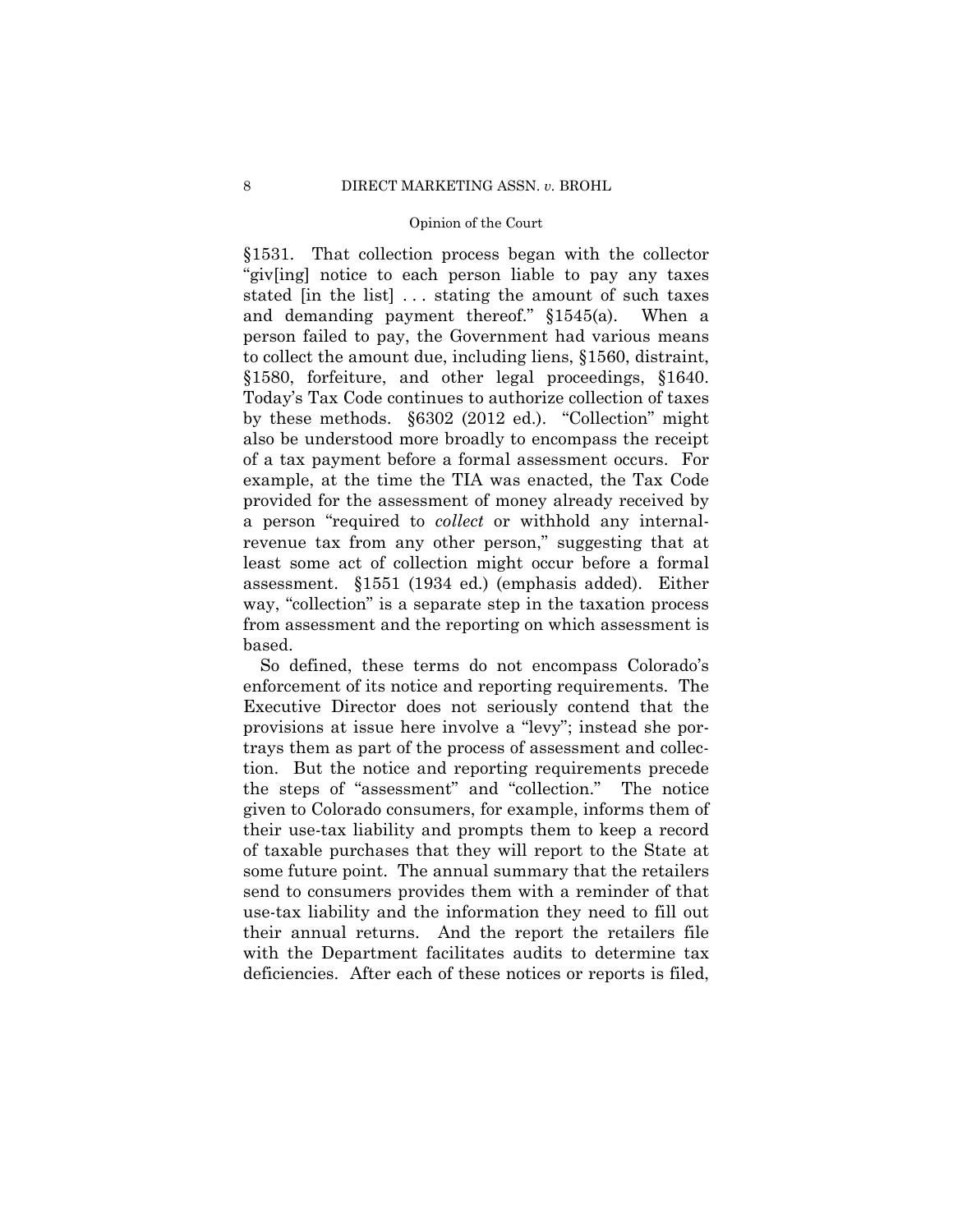the State still needs to take further action to assess the taxpayer's use-tax liability and to collect payment from him. See Colo. Rev. Stat. §39–26–204(3) (describing the procedure for "assessing and collecting [use] taxes" on the basis of returns filed by consumers and collecting retailers). Colorado law provides for specific assessment and collection procedures that are triggered after the State has received the returns and made the deficiency determinations that the notice and reporting requirements are meant to facilitate. See §39–26–210; 1 Colo. Code Regs.  $§201-1:39-21-107(1)$  ("The statute of limitations on assessments of . . . sales [and] use . . . tax . . . shall be three years from the date the return was filed . . . ").

Enforcement of the notice and reporting requirements may improve Colorado's ability to assess and ultimately collect its sales and use taxes from consumers, but the TIA is not keyed to all activities that may improve a State's ability to assess and collect taxes. Such a rule would be inconsistent not only with the text of the statute, but also with our rule favoring clear boundaries in the interpretation of jurisdictional statutes. See *Hertz Corp.* v. *Friend*, 559 U. S. 77, 94 (2010). The TIA is keyed to the acts of assessment, levy, and collection themselves, and enforcement of the notice and reporting requirements is none of these.1

<sup>1</sup>Our decision in *California* v. *Grace Brethren Church*, 457 U. S. 393 (1982), is not to the contrary. In that case, California churches and religious schools sought "to enjoin the State from collecting both tax information and the state [unemployment] tax," based, in part, on the argument that "recordkeeping, registration, and reporting requirements" violate the Establishment Clause by creating the potential for excessive entanglement with religion. *Id.,* at 398, 415. We held that the TIA barred that suit. *Id.,* at 396. But nowhere in their brief to this Court did the plaintiffs in *Grace Brethren Church* separate out their request to enjoin the tax from their request for relief from the recordkeeping and reporting requirements. See Brief for Grace Brethren Church et al., in *California* v. *Grace Brethren Church*, O. T. 1981, No.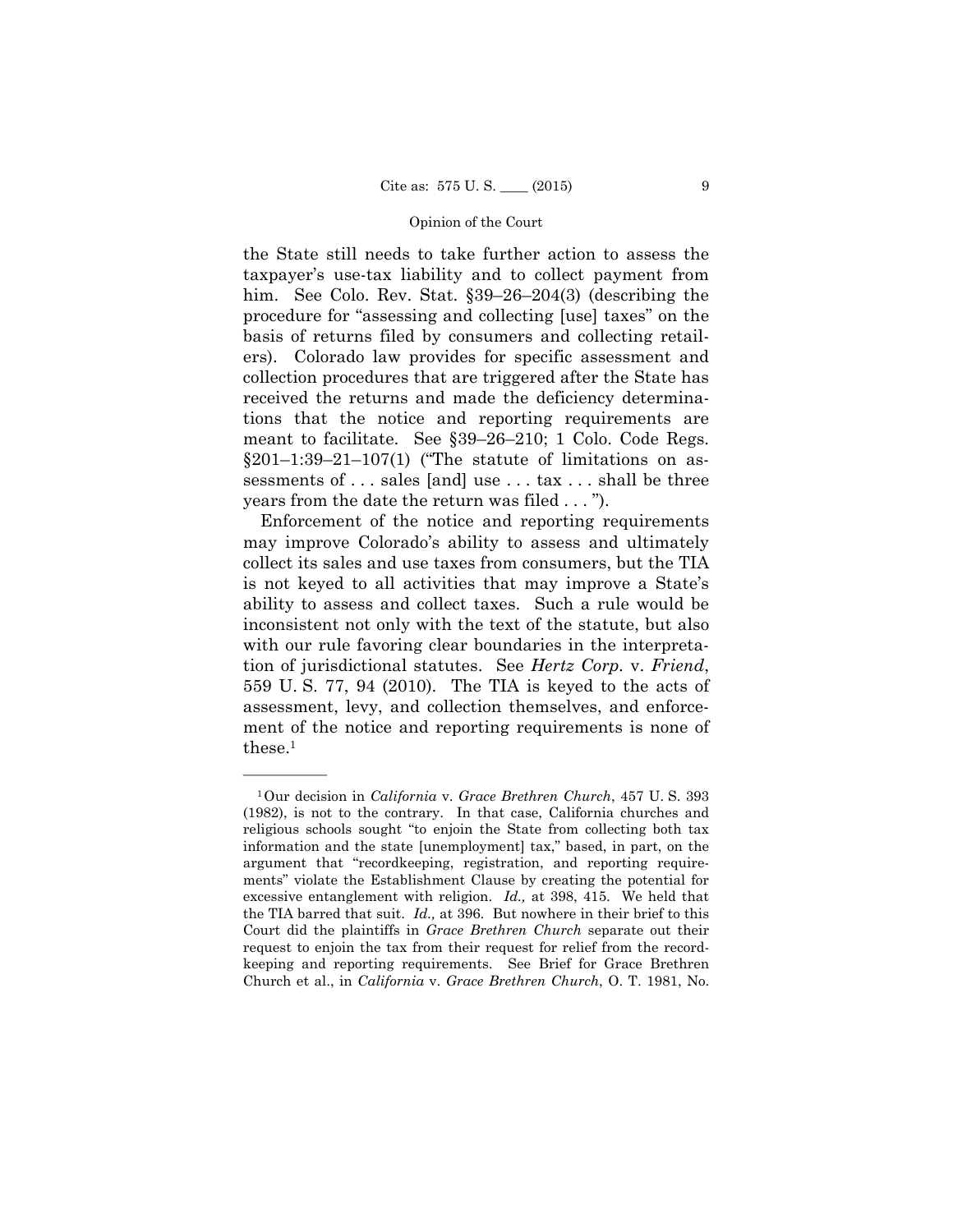#### B

 rely on those terms to hold that the TIA barred the suit. Apparently concluding that enforcement of the notice and reporting requirements was not itself an act of "assessment, levy or collection," the Court of Appeals did not Instead, it adopted a broad definition of the word "restrain" in the TIA, which bars not only suits to "enjoin . . . assessment, levy or collection" of a state tax but also suits to "suspend or restrain" those activities. Specifically, the Court of Appeals concluded that the TIA bars any suit that would "limit, restrict, or hold back" the assessment, levy, or collection of state taxes. 735 F. 3d, at 913. Because the notice and reporting requirements are intended to facilitate collection of taxes, the Court of Appeals reasoned that the relief Direct Marketing Association sought and received would "limit, restrict, or hold back" the Department's collection efforts. That was error.

"Restrain," standing alone, can have several meanings. One is the broad meaning given by the Court of Appeals, which captures orders that merely *inhibit* acts of "assessment, levy and collection." See Black's 1548. Another, narrower meaning, however, is "[t]o prohibit from action; to put compulsion upon . . . to enjoin," *ibid.*, which captures only those orders that stop (or perhaps compel) acts of "assessment, levy and collection."

To resolve this ambiguity, we look to the context in which the word is used. *Robinson* v. *Shell Oil Co.*, 519 U. S. 337, 341 (1997). The statutory context provides several clues that lead us to conclude that the TIA uses the word "restrain" in its narrower sense. Looking to the company "restrain" keeps, *Jarecki* v. *G. D. Searle & Co.*, 367 U. S. 303, 307 (1961), we first note that the words

<sup>81–31</sup> etc., pp. 34–38. *Grace Brethren Church* thus cannot fairly be read as resolving, or even considering, the question presented in this case.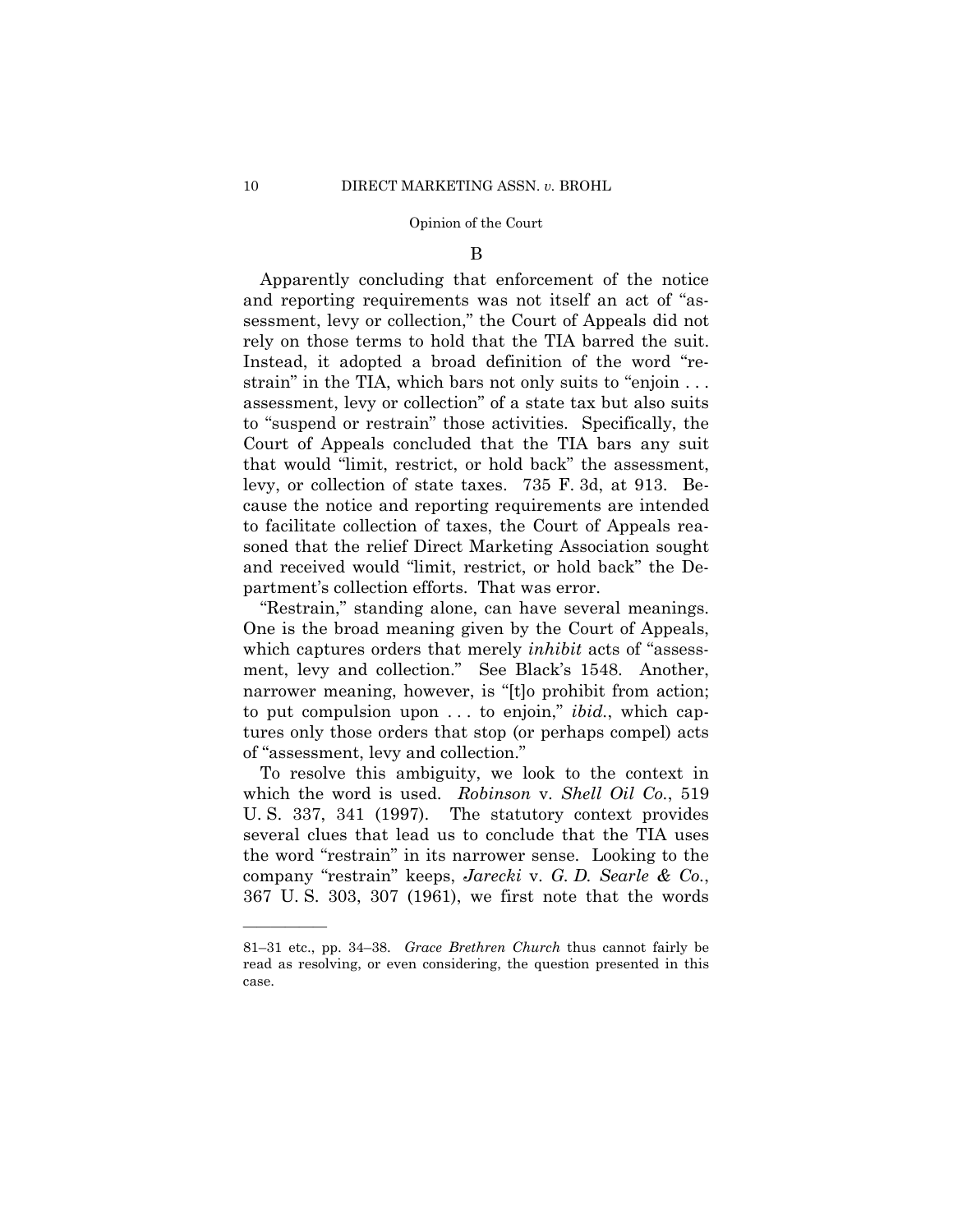"enjoin" and "suspend" are terms of art in equity, see *Fair Assessment in Real Estate Assn., Inc.* v. *McNary*, 454 U. S. 100, 126, and n. 13 (1981) (Brennan, J., concurring). They refer to different equitable remedies that restrict or stop official action to varying degrees, strongly suggesting that "restrain" does the same. See *Hibbs*, 524 U. S.*,* at 118 (KENNEDY, J., dissenting); see also *Jefferson County*, 572 U. S., at 433.

 Additionally, as used in the TIA, "restrain" acts on a carefully selected list of technical terms—"assessment, levy, collection"—not on an all-encompassing term, like "taxation." To give "restrain" the broad meaning selected by the Court of Appeals would be to defeat the precision of that list, as virtually any court action related to any phase of taxation might be said to "hold back" "collection." Such a broad construction would thus render "assessment [and] levy"—not to mention "enjoin [and] suspend"—mere surplusage, a result we try to avoid. See *Hibbs*, *supra,* at 101 (interpreting the terms of the TIA to avoid superfluity).

Assigning the word "restrain" its meaning in equity is also consistent with our recognition that the TIA "has its roots in equity practice." *Tully* v. *Griffin, Inc.*, 429 U. S. 68, 73 (1976). Under the comity doctrine that the TIA partially codifies, *Levin* v. *Commerce Energy, Inc.*, 560 U. S. 413, 431–432 (2010), courts of equity exercised their "sound discretion" to withhold certain forms of extraordinary relief, *Great Lakes Dredge & Dock Co.* v. *Huffman*, 319 U. S. 293, 297 (1943); see also *Dows* v. *Chicago*, 11 Wall. 108, 110 (1871). Even while refusing to grant certain forms of equitable relief, those courts did not refuse to hear every suit that would have a negative impact on States' revenues. See, *e.g*., *Henrietta Mills* v. *Rutherford County*, 281 U. S. 121, 127 (1930); see also 5 R. Paul & J. Mertens, Law of Federal Income Taxation §42.139 (1934) (discussing the word "restraining" in the AIA in its equitable sense). The Court of Appeals' definition of "restrain,"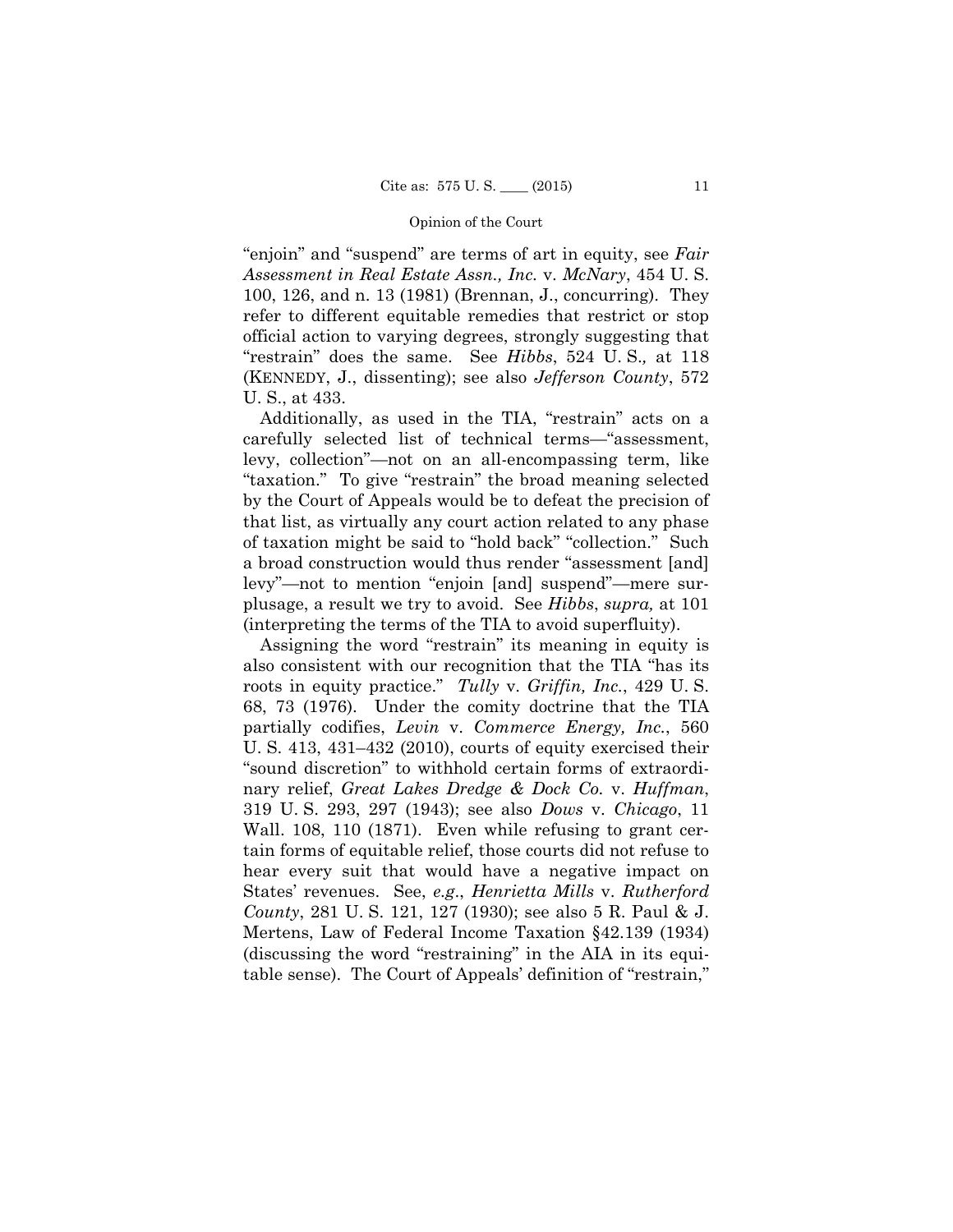however, leads the TIA to bar every suit with such a negative impact. This history thus further supports the conclusion that Congress used "restrain" in its narrower, equitable sense, rather than in the broad sense chosen by the Court of Appeals.

 U. S. 358, 375 (1990) (SCALIA, J., concurring in judgment), Finally, adopting a narrower definition is consistent with the rule that "[j]urisdictional rules should be clear." *Grable & Sons Metal Products, Inc.* v. *Darue Engineering & Mfg.*, 545 U. S. 308, 321 (2005) (THOMAS, J., concurring); see also *Hertz Corp.*, *supra,* at 94. The question—at least for negative injunctions—is whether the relief to some degree stops "assessment, levy or collection," not whether it merely inhibits them. The Court of Appeals' definition of "restrain," by contrast, produces a "'vague and obscure'" boundary that would result in both needless litigation and uncalled-for dismissal, *Sisson* v. *Ruby*, 497 all in the name of a jurisdictional statute meant to protect state resources.

Applying the correct definition, a suit cannot be understood to "restrain" the "assessment, levy or collection" of a state tax if it merely inhibits those activities.<sup>2</sup>

In *Levin* v. *Commerce Energy, Inc.*, 560 U. S. 413 (2010), we emphasized the narrow reach of *Hibbs*, explaining that it was not "a run-ofthe-mine tax case," 560 U. S., at 430. As we explained, *Hibbs* held only "that the TIA did not preclude a federal challenge by a third party who

 children to attend parochial schools. *Id.,* at 94–96. Direct Marketing challenge their own liability. Brief for Petitioner 18–21. The Executive 2Because the text of the TIA resolves this case, we decline the parties' invitation to derive various *per se* rules from our decision in *Hibbs*  v. *Winn*, 542 U. S. 88 (2004). In *Hibbs*, the Court held that the TIA did not bar an Establishment Clause challenge to a state tax credit for charitable donations to organizations that provided scholarships for Association argues that *Hibbs* stands for the proposition that the TIA has no application to third-party suits by nontaxpayers who do not Director acknowledges that *Hibbs* created an exception to the TIA, but argues that the exception does not apply to suits that restrain activities that have a collection-propelling function. Brief for Respondent 25–33.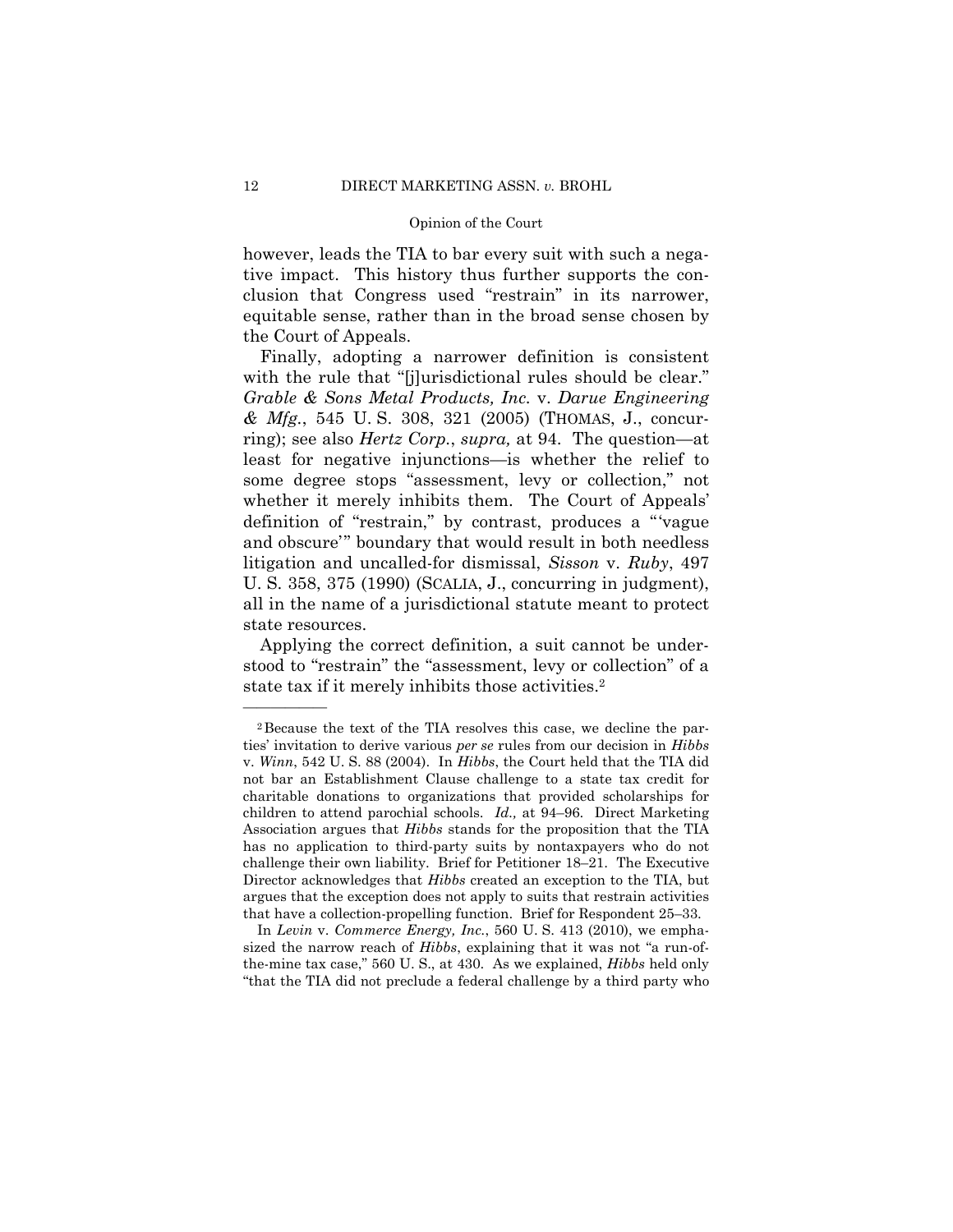## III

We take no position on whether a suit such as this one might nevertheless be barred under the "comity doctrine," which "counsels lower federal courts to resist engagement in certain cases falling within their jurisdiction." *Levin*, *supra,* at 421. Under this doctrine, federal courts refrain from "interfer[ing] . . . with the fiscal operations of the state governments . . . in all cases where the Federal rights of the persons could otherwise be preserved unimpaired." *Id.,* at 422 (internal quotation marks omitted).

 And here, Colorado did not seek comity from either of the Unlike the TIA, the comity doctrine is nonjurisdictional. courts below. Moreover, we do not understand the Court of Appeals' footnote concerning comity to be a holding that comity compels dismissal. See 735 F. 3d, at 920, n. 11 ("Although we remand to dismiss [petitioner's] claims pursuant to the TIA, we note that the doctrine of comity also militates in favor of dismissal"). Accordingly, we leave it to the Tenth Circuit to decide on remand whether the comity argument remains available to Colorado.

\* \* \*

Because the TIA does not bar petitioner's suit, we reverse the judgment of the Court of Appeals. Like the Court of Appeals, we express no view on the merits of those claims and remand the case for further proceedings consistent with this opinion.

*It is so ordered.* 

objected to a tax credit received by others, but in no way objected to her own liability under any revenue-raising tax provision." 560 U. S., at 430; accord, *id.,* at 434 (THOMAS, J., concurring in judgment). Because we have already concluded that the TIA does not preclude this challenge, it is unnecessary to consider whether and how the narrow rule announced in *Hibbs* would apply to suits like this one.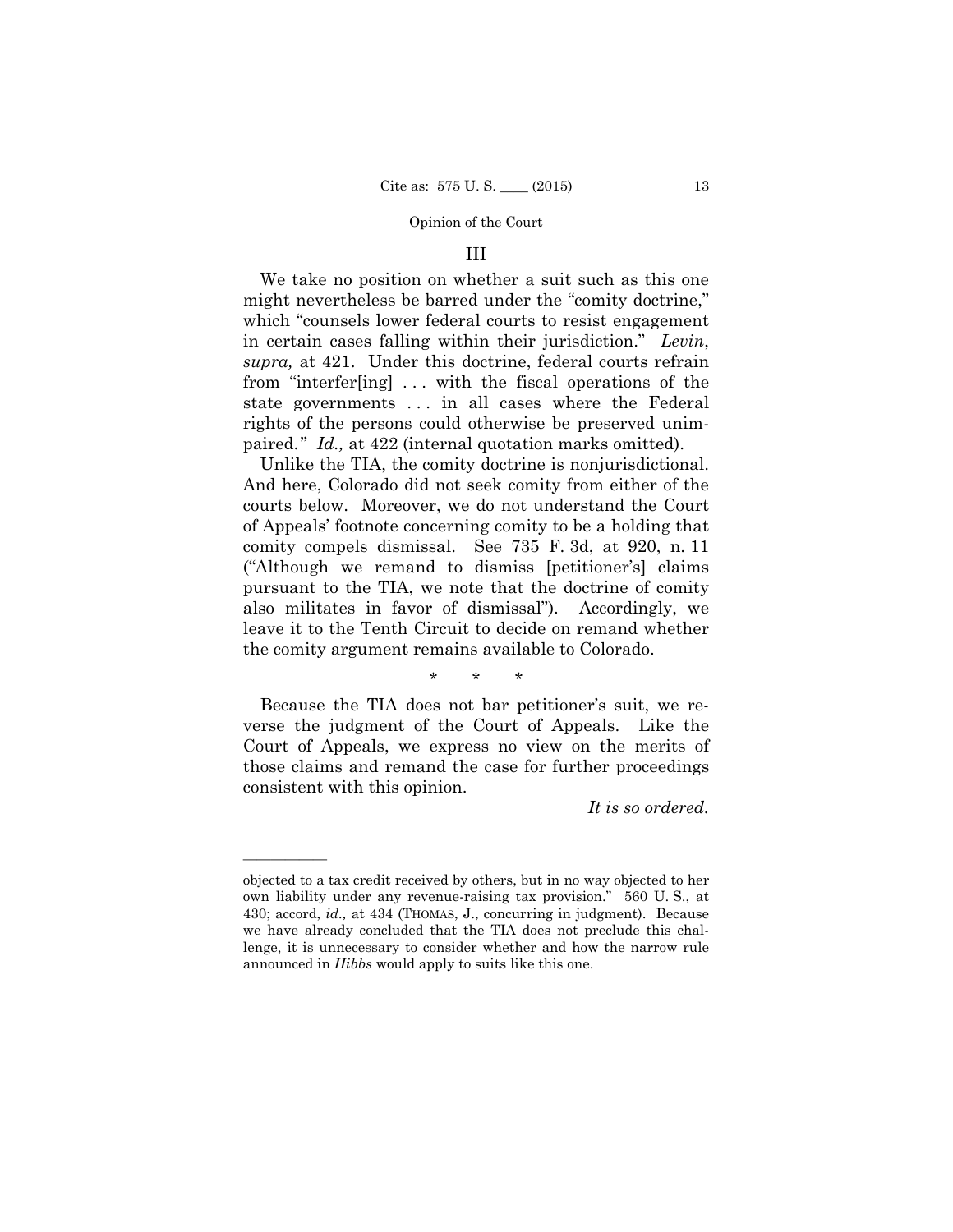## $\frac{1}{2}$  , where  $\frac{1}{2}$ **SUPREME COURT OF THE UNITED STATES**

#### $\frac{1}{2}$  ,  $\frac{1}{2}$  ,  $\frac{1}{2}$  ,  $\frac{1}{2}$  ,  $\frac{1}{2}$  ,  $\frac{1}{2}$ No. 13–1032

## DIRECT MARKETING ASSOCIATION, PETITIONER *v.*  BARBARA BROHL, EXECUTIVE DIRECTOR, COLORADO DEPARTMENT OF REVENUE

### ON WRIT OF CERTIORARI TO THE UNITED STATES COURT OF APPEALS FOR THE TENTH CIRCUIT

#### [March 3, 2015]

### JUSTICE KENNEDY, concurring.

The opinion of the Court has my unqualified join and assent, for in my view it is complete and correct. It does seem appropriate, and indeed necessary, to add this separate statement concerning what may well be a serious, continuing injustice faced by Colorado and many other States.

 business does not have a physical presence in the State. Almost half a century ago, this Court determined that, under its Commerce Clause jurisprudence, States cannot require a business to collect use taxes—which are the equivalent of sales taxes for out-of-state purchases—if the *National Bellas Hess, Inc.* v. *Department of Revenue of Ill.*, 386 U. S. 753 (1967). Use taxes are still due, but under *Bellas Hess* they must be collected from and paid by the customer, not the out-of-state seller. *Id.,* at 758.

Twenty-five years later, the Court relied on *stare decisis*  to reaffirm the physical presence requirement and to reject attempts to require a mail-order business to collect and pay use taxes. *Quill Corp.* v. *North Dakota*, 504 U. S. 298, 311 (1992). This was despite the fact that under the more recent and refined test elaborated in *Complete Auto Transit, Inc.* v. *Brady*, 430 U. S. 274 (1977), "contemporary Commerce Clause jurisprudence might not dictate the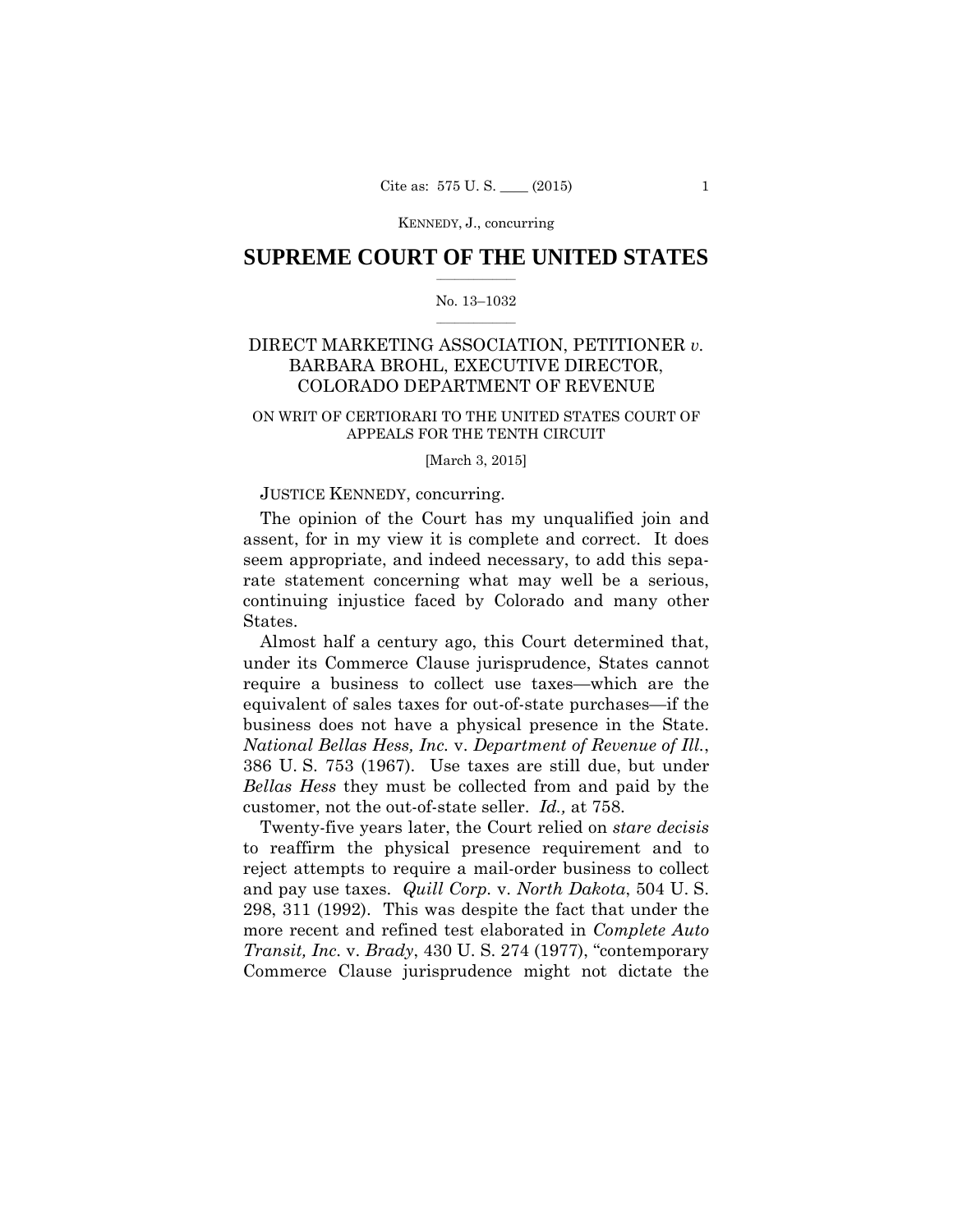same result" as the Court had reached in *Bellas Hess*. *Quill Corp.*, 504 U. S., at 311. In other words, the *Quill*  majority acknowledged the prospect that its conclusion was wrong when the case was decided. Still, the Court determined vendors who had no physical presence in a State did not have the "substantial nexus with the taxing state" necessary to impose tax-collection duties under the Commerce Clause. *Id.*, at 311–313. Three Justices concurred in the judgment, stating their votes to uphold the rule of *Bellas Hess* were based on *stare decisis* alone. *Id.,*  at 319 (SCALIA, J., joined by KENNEDY, J., and THOMAS, J., concurring in part and concurring in judgment). This further underscores the tenuous nature of that holding—a holding now inflicting extreme harm and unfairness on the States.

In *Quill*, the Court should have taken the opportunity to reevaluate *Bellas Hess* not only in light of *Complete Auto* but also in view of the dramatic technological and social changes that had taken place in our increasingly interconnected economy. There is a powerful case to be made that a retailer doing extensive business within a State has a sufficiently "substantial nexus" to justify imposing some minor tax-collection duty, even if that business is done through mail or the Internet. After all, "interstate commerce may be required to pay its fair share of state taxes." *D. H. Holmes Co.* v. *McNamara*, 486 U. S. 24, 31 (1988). This argument has grown stronger, and the cause more urgent, with time. When the Court decided *Quill*, mailorder sales in the United States totaled \$180 billion. 504 U. S., at 329 (White, J., concurring in part and dissenting in part). But in 1992, the Internet was in its infancy. By 2008, e-commerce sales alone totaled \$3.16 trillion per year in the United States. App. 28.

 unable to collect many of the taxes due on these purchases. Because of *Quill* and *Bellas Hess*, States have been California, for example, has estimated that it is able to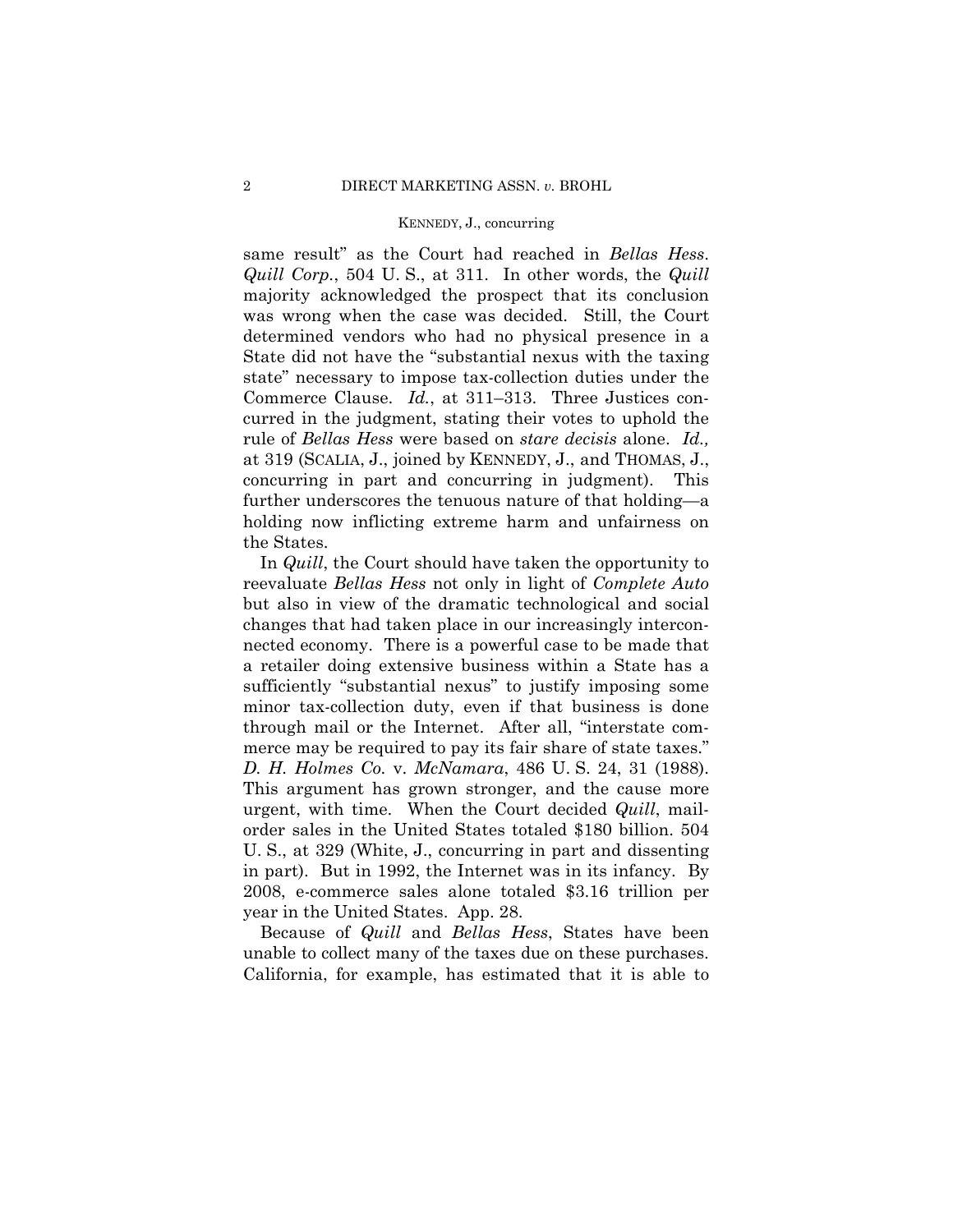collect only about 4% of the use taxes due on sales from out-of-state vendors. See California State Board of Equalization, Revenue Estimate: Electronic Commerce and Mail Order Sales, Rev. 8/13, p. 7 (2013) (Table 3). The result has been a startling revenue shortfall in many States, with concomitant unfairness to local retailers and their customers who do pay taxes at the register. The facts of this case exemplify that trend: Colorado's losses in 2012 are estimated to be around \$170 million. See D. Bruce, W. Fox, & L. Luna, State and Local Government Sales Tax Revenue Losses from Electronic Commerce 11 (2009) (Table 5). States' education systems, healthcare services, and infrastructure are weakened as a result.

The Internet has caused far-reaching systemic and structural changes in the economy, and, indeed, in many other societal dimensions. Although online businesses may not have a physical presence in some States, the Web has, in many ways, brought the average American closer to most major retailers. A connection to a shopper's favorite store is a click away—regardless of how close or far the nearest storefront. See PricewaterhouseCoopers, Understanding How U. S. Online Shoppers Are Reshaping the Retail Experience 3 (Mar. 2012) (nearly 70% of American consumers shopped online in 2011). Today buyers have almost instant access to most retailers via cell phones, tablets, and laptops. As a result, a business may be present in a State in a meaningful way without that presence being physical in the traditional sense of the term.

Given these changes in technology and consumer sophistication, it is unwise to delay any longer a reconsideration of the Court's holding in *Quill*. A case questionable even when decided, *Quill* now harms States to a degree far greater than could have been anticipated earlier. See *Pearson* v. *Callahan*, 555 U. S. 223, 233 (2009) (*stare decisis* weakened where "experience has pointed up the precedent's shortcomings"). It should be left in place only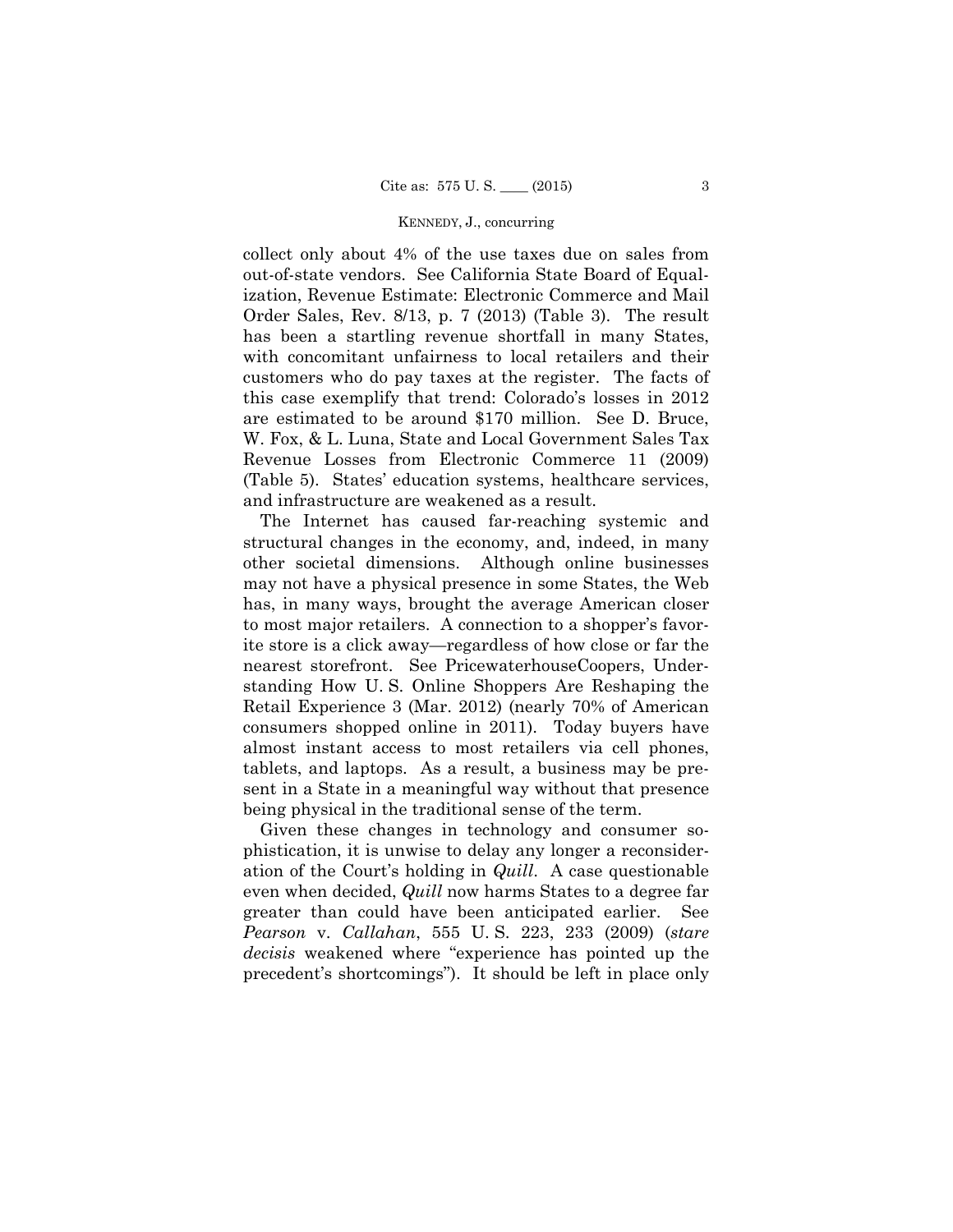if a powerful showing can be made that its rationale is still correct.

The instant case does not raise this issue in a manner appropriate for the Court to address it. It does provide, however, the means to note the importance of reconsidering doubtful authority. The legal system should find an appropriate case for this Court to reexamine *Quill* and *Bellas Hess*.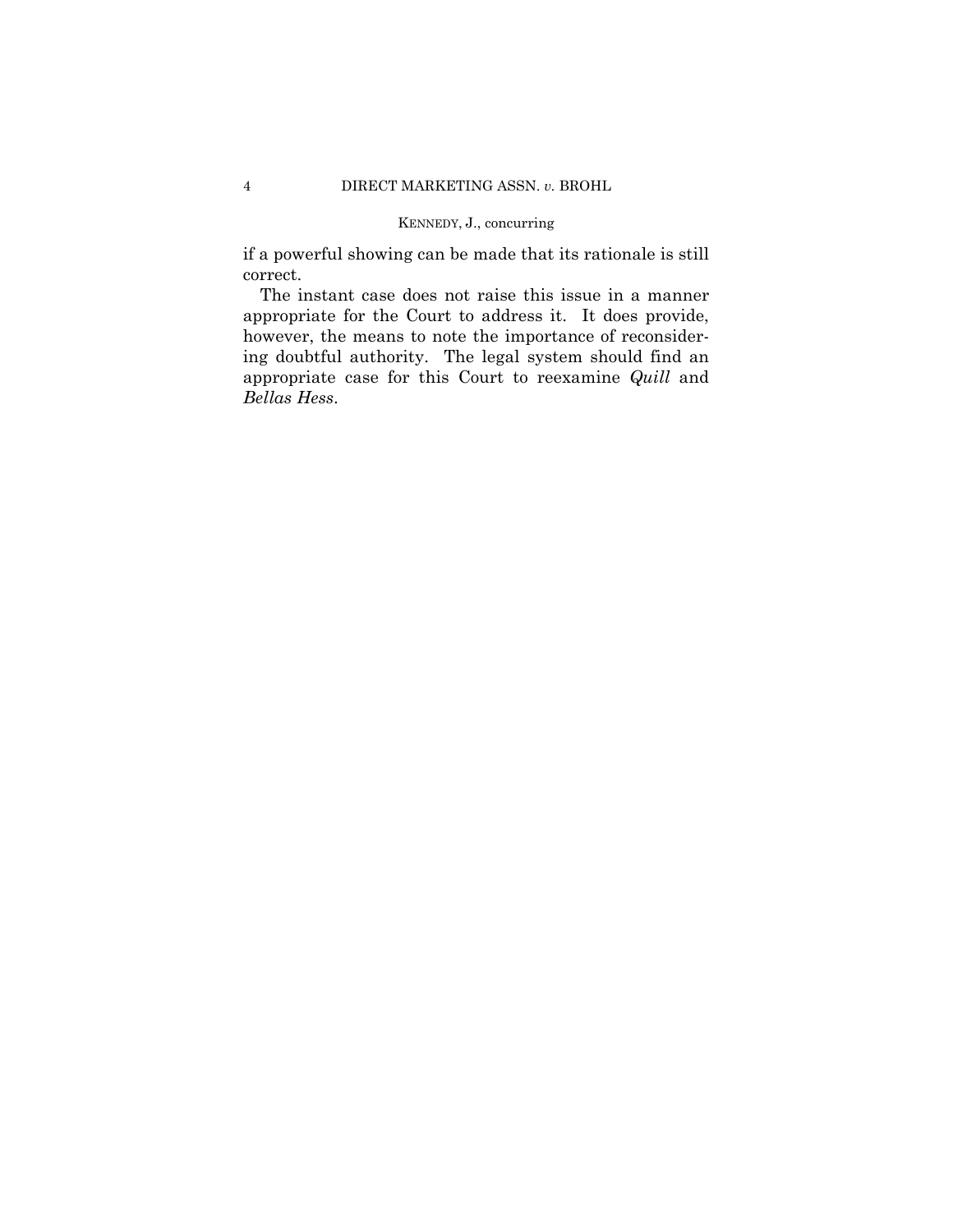GINSBURG, J., concurring

## $\frac{1}{2}$  , where  $\frac{1}{2}$ **SUPREME COURT OF THE UNITED STATES**

#### $\frac{1}{2}$  ,  $\frac{1}{2}$  ,  $\frac{1}{2}$  ,  $\frac{1}{2}$  ,  $\frac{1}{2}$  ,  $\frac{1}{2}$ No. 13–1032

## DIRECT MARKETING ASSOCIATION, PETITIONER *v.*  BARBARA BROHL, EXECUTIVE DIRECTOR, COLORADO DEPARTMENT OF REVENUE

### ON WRIT OF CERTIORARI TO THE UNITED STATES COURT OF APPEALS FOR THE TENTH CIRCUIT

### [March 3, 2015]

JUSTICE GINSBURG, with whom JUSTICE BREYER joins, concurring.\*

I write separately to make two observations.

*First*, as the Court has observed, Congress designed the Tax Injunction Act not "to prevent federal-court interference with all aspects of state tax administration," *Hibbs* v. *Winn*, 542 U. S. 88, 105 (2004) (internal quotation marks omitted), but more modestly to stop litigants from using federal courts to circumvent States' "pay without delay, then sue for a refund" regimes. See *id.,* at 104–105 ("[I]n enacting the [Tax Injunction Act], Congress trained its attention on taxpayers who sought to avoid paying their tax bill by pursuing a challenge route other than the one specified by the taxing authority."). This suit does not implicate that congressional objective. The Direct Marketing Association is not challenging its own or anyone else's tax liability or tax collection responsibilities. And the claim is not one likely to be pursued in a state refund action. A different question would be posed, however, by a suit to enjoin reporting obligations imposed on a taxpayer or tax collector, *e.g.,* an employer or an in-state retailer,

<sup>\*</sup> JUSTICE SOTOMAYOR joins this opinion with respect to the first observation.